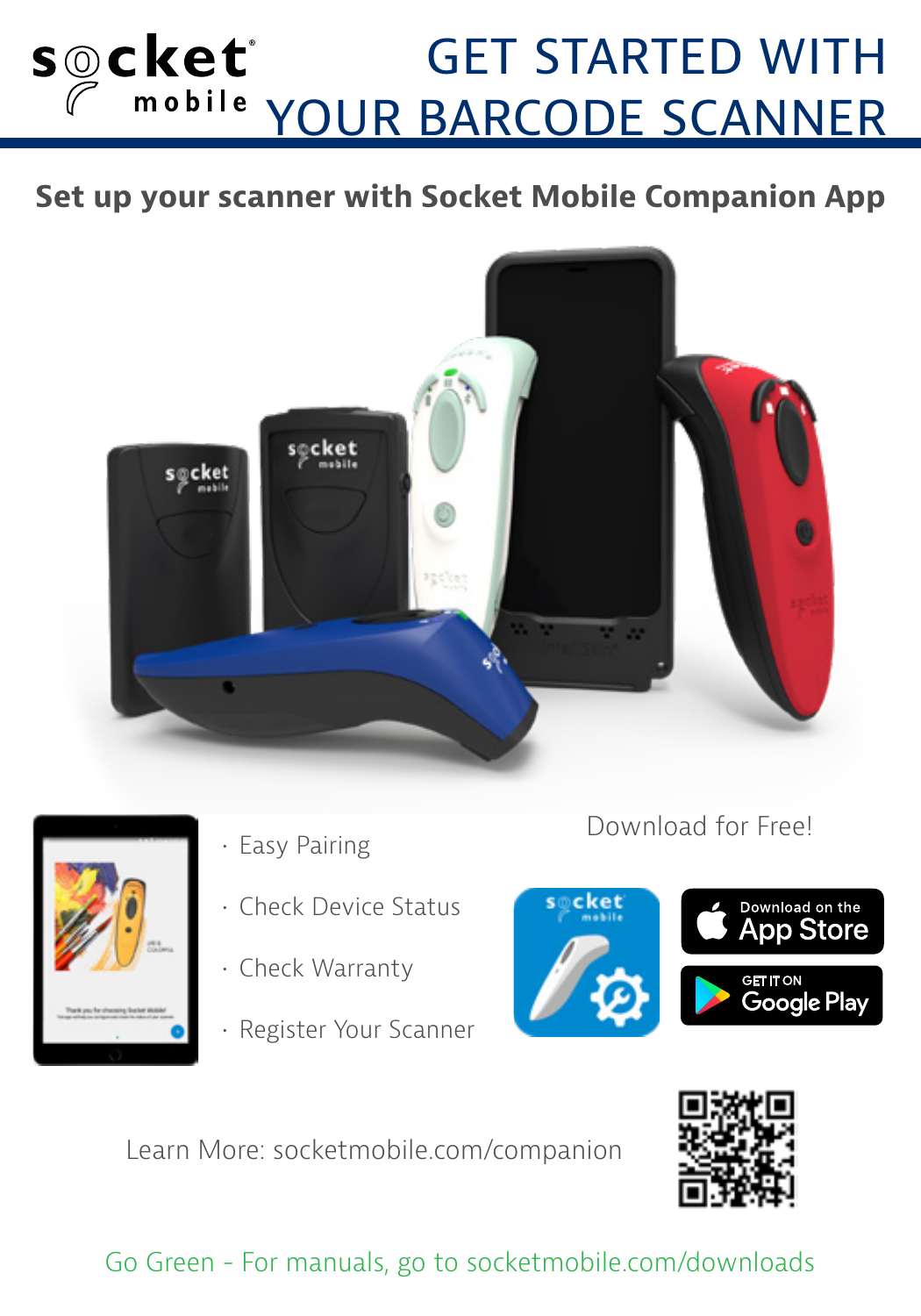# **Need support?**

Thank you for choosing a Socket Mobile product. We are delighted to welcome you as a customer and want you to know that we have worked hard to ensure you have a good experience using our products.

In the unlikely event that you have trouble using your product please do not hesitate to contact us directly.

With a global Support infrastructure in place, Socket Mobile can provide the following services directly to you, the customer - swiftly and efficiently.

- Device Replacement
- Telephone Support
- Email Support
- Warranty Extensions
- Troubleshooting
- Upgrades
- Trade-in's

For after sales support please visit [socketmobile.com/support](https://www.socketmobile.com/support).

















**Stional Resources** 

- [Support Home](https://www.socketmobile.com/support)
- [Socket Mobile Utility Apps](https://www.socketmobile.com/support/utility-apps)
- [Companion](https://www.socketmobile.com/support/companion)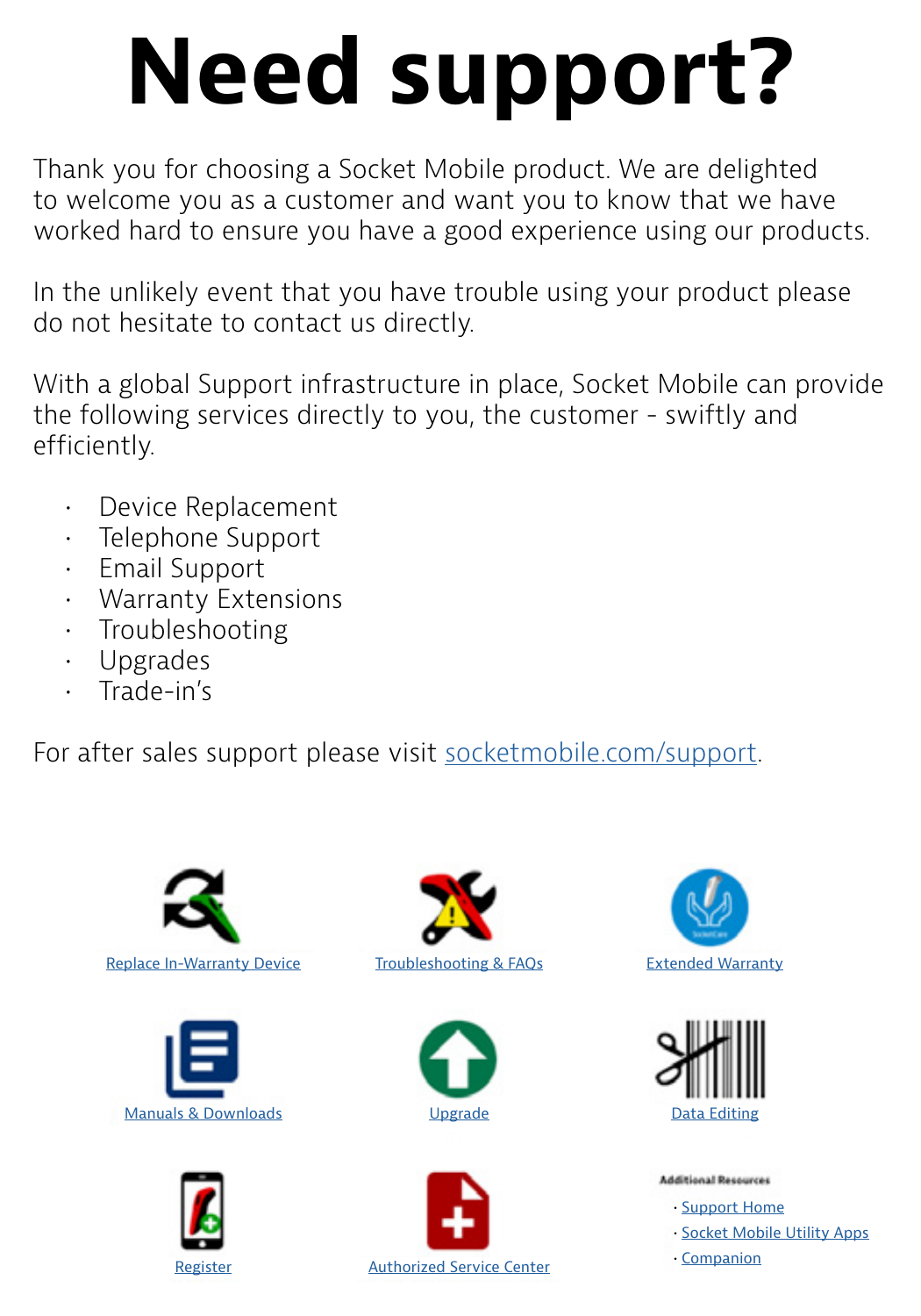## **1. CHARGE THE SCANNER**

Use an electrical wall outlet to charge the scanner. The batteries must be charged for 8 hours prior to first use.



# **2. PAIR THE SCANNER TO A HOST DEVICE**

Use the Socket Mobile Companion App.



Or, for quick set-up:

- 1. Turn off host device's Bluetooth.
- 2. Power on the scanner.
- 3. Select and scan a Bluetooth connection barcode (see following page).

NOTE: To pair in Application Mode, verify that your application is developed with Socket Mobile's SDK. Visit: socketmobile.com/partners/app-partners

4. Turn host device's Bluetooth back on and pair.

You are now ready to use the barcode scanner!

For a complete user guide: socketmobile.com/downloads

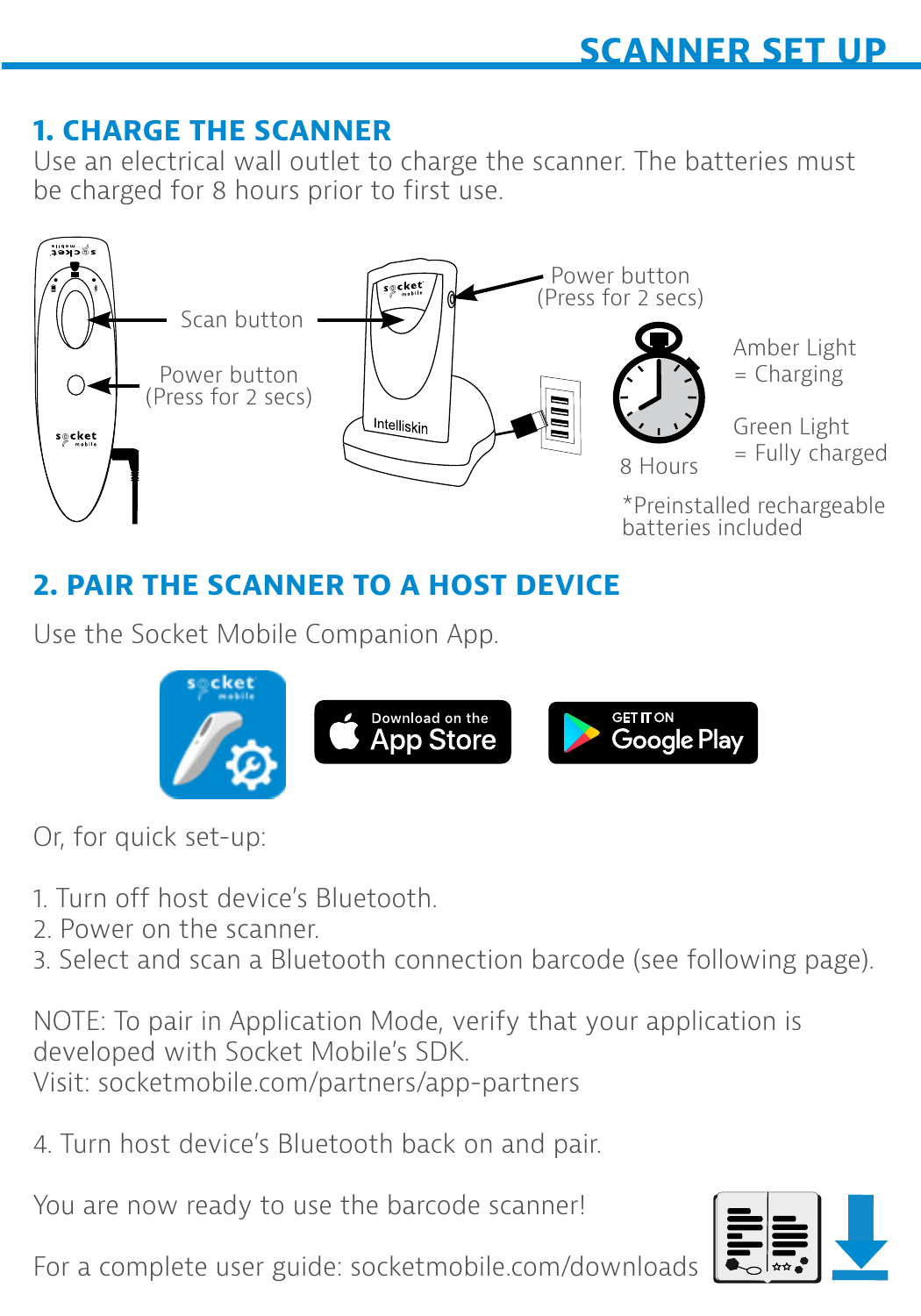| <b>Bluetooth Connection Modes</b>                                                                                                                                                                                                                                         |               |
|---------------------------------------------------------------------------------------------------------------------------------------------------------------------------------------------------------------------------------------------------------------------------|---------------|
| Basic Mode (HID) (default)<br>Made for<br>18 E.<br><b>BiPod DiPhone DiPad</b><br>Configures the scanner to<br>Human Interface Device (HID) -<br>Keyboard class device.                                                                                                    | #FNB00F40001# |
| <b>Application Mode (MFi-</b><br>SPP) for Apple iOS devices<br>Made for<br><b>BiPod DiPhone DiPad</b><br>Configures scanner to work<br>with an app developed with<br>Socket Mobile's SDK. Use for<br>Shopify, Vend, Lightspeed,<br>NCR, iZettle, Tiller and many<br>more. | #FNB00F40002# |
| <b>Application Mode (SPP) for</b><br><b>Android OS or Windows PC</b><br>Requires installation of the<br>Socket Mobile Companion App<br>for Android,<br>SocketScan 10 for Windows or<br>an app developed with Socket<br>Mobile SDK.                                        | #FNB00F40003# |

# **Factory Reset**

Revert all settings to factory defaults. The scanner will power off after scanning